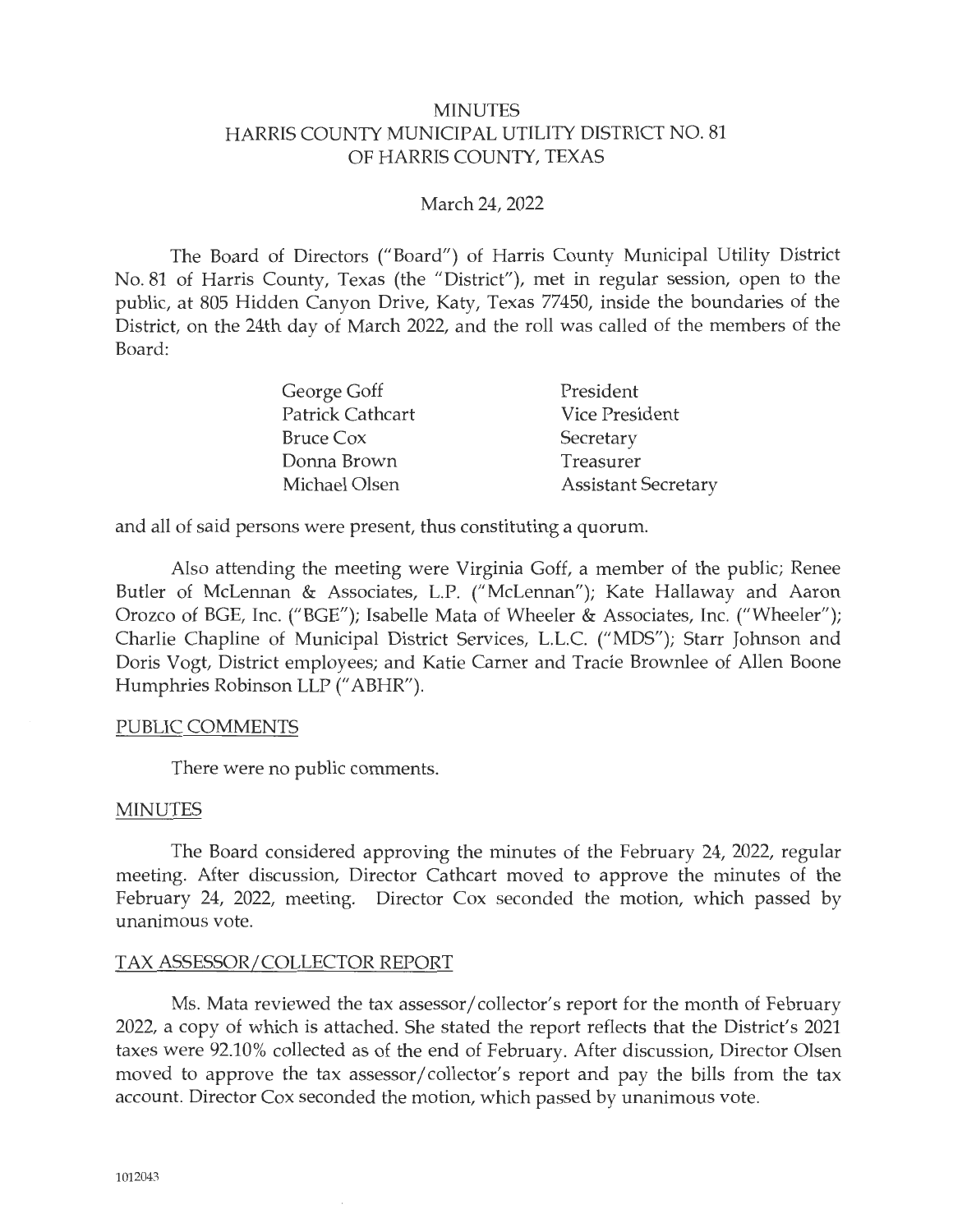## REPORT FROM REVENUE MANAGEMENT SERVICES ON BUSINESSES PAYING SALES TAX

There was no discussion on this matter.

### BOOKKEEPER'S REPORT

The Board reviewed the bookkeeper's report, a copy of which is attached. Ms. Butler reviewed each District account and the bills to be paid, as well as a budget to actual comparison.

Ms. Butler requested approval of one additional check, check no. 1399, in the amount of \$38.00, payable to West Houston Document Destruction for shredding services on March 22, 2022. Ms. Butler noted that check no. 1110, in the amount of \$172.65, payable to Tony Tenaco and check no. 1354, in the amount of \$10,971.04, payable to the Texas Commission on Environmental Quality were voided.

Director Goff noted multiple recent bookkeeping errors, including per diems paid that were not claimed, that the late payments to the District employees and Directors paid via direct deposit. The Board requested that the late payments be processed immediately, and that the bookkeeper notify all consultants and vendors that invoices must be submitted at least one week prior to each board meeting.

After review and discussion, Director Olsen moved to approve the bookkeeper's report, and the checks presented for payment, including the one additional check, as discussed. Director Cox seconded the motion, which passed by unanimous vote.

#### OPERATOR'S REPORT

Mr. Chapline distributed and reviewed the operator's report, a copy of which is attached. He stated the water accountability for the month is 83.5%.

Mr. Chapline requested approval of one delinquent account totaling \$59.00, deemed uncollectible, to forward to collections.

Mr. Chapline discussed the District's interconnect agreement with Memorial Municipal utility District ("Memorial"). He stated that Memorial opened one of the interconnects without authorization. Discussion ensued regarding the installation of a meter at an estimated cost of \$40,000.00. Mr. Chapline then discussed Nottingham Municipal Utility District's ("Nottingham") interconnect usage and presented a check to the bookkeeper from Nottingham for the water use from the interconnect.

Mr. Chapline a request form from a resident on 722 Park Meadow for the District to replace cracked portions of their driveway and stated the sewer line is too deep for dye testing for potential infiltration but can be televised for an estimated amount of \$4,000.00. He did not recommend that the Board televise the line at this time. Following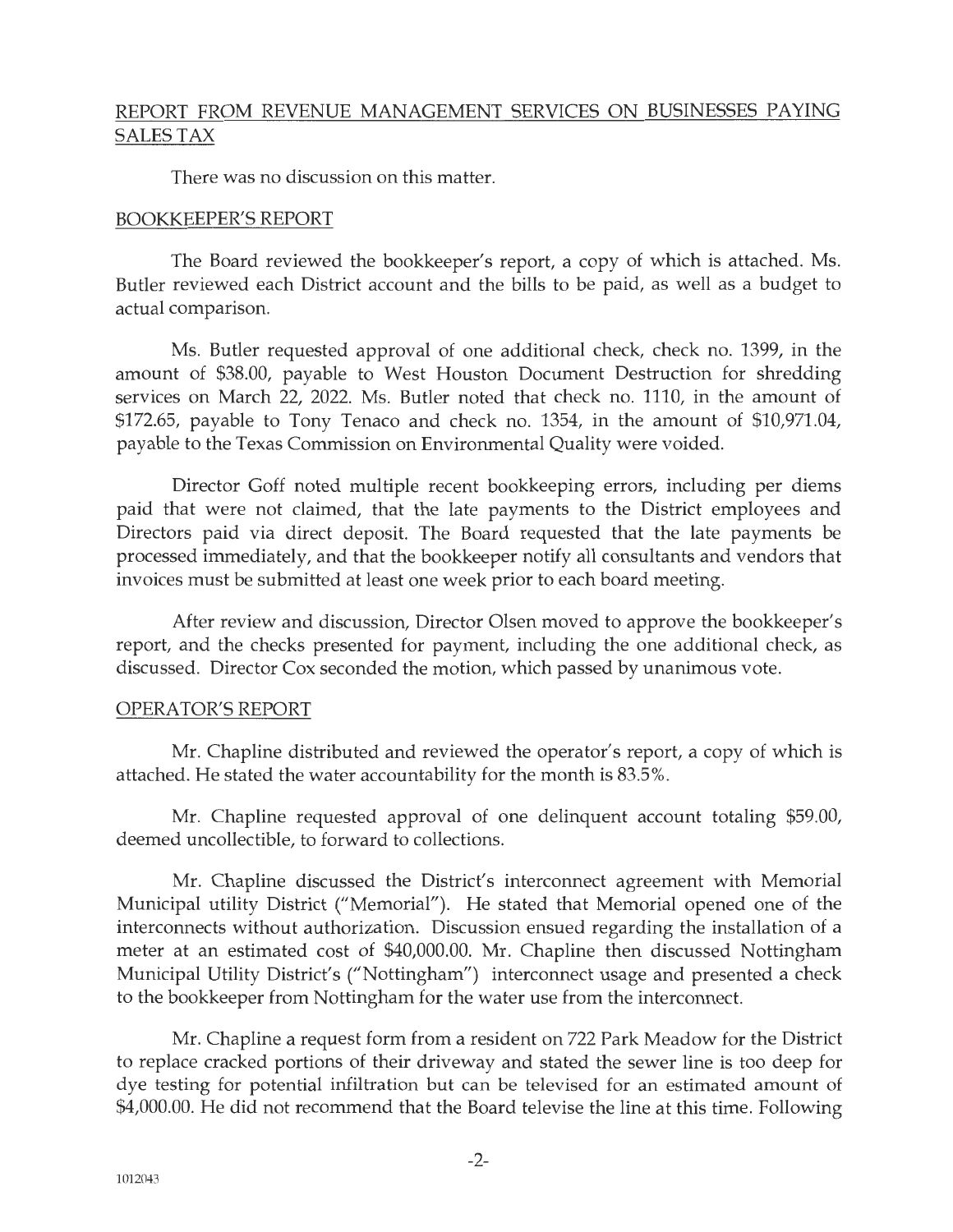review and discussion, and based on the operator's recommendation, the Board did not take action,.

Mr. Chapline discussed a proposal in the amount of \$1,500.00 per generator to perform load testing on the District facility generators. He recommended that the District conduct the load testing every 3 years.

#### UPDATE ON REPAIRS OF ADMINISTRATION BUILDING SIDEWALKS

There was no update on this matter.

## AMENDED RATE ORDER

The Board discussed amending the District's Rate Order to incorporate the increases from the amendment to the operating contract approved at last month's meeting. After discussion, Director Cox moved to adopt the Amended Rate Order and direct that the Rate Order be filed appropriately and retained in the District's official records. Director Olsen seconded the motion, which carried by unanimous vote.

# APPROVE ANNUAL REPORT ON IMPLEMENTATION OF WATER CONSERVATION PLAN AND AUTHORIZE SUBMITTAL TO THE TEXAS WATER DEVELOPMENT BOARD ("TWDB")

The Board reviewed the District's Water Conservation Plan. After review and discussion, Director Brown moved to approve the Water Conservation Plan Annual Report, authorize submittal of same to the TWDB, and direct that the report be filed appropriately and retained in the District's official records. Director Cox seconded the motion, which passed by unanimous vote.

#### CONDUCT ANNUAL REVIEW OF DROUGHT CONTINGENCY PLAN

The Board reviewed the District's Drought Contingency Plan and agreed that no revisions are necessary to the plan at this time.

## AUTHORIZE OPERATOR TO PREPARE ANNUAL WATER LOSS AUDIT

Ms. Carner reviewed the District's requirement for the operator to prepare the Water Loss Audit and submit it to the TWDB. After discussion, Director Brown moved to authorize the operator to prepare the Water Loss Audit and to submit the same to the TWDB. Director Cox seconded the motion, and the motion passed unanimously.

## IDENTITY THEFT PREVENTION PROGRAM

The Board deferred discussion on this matter.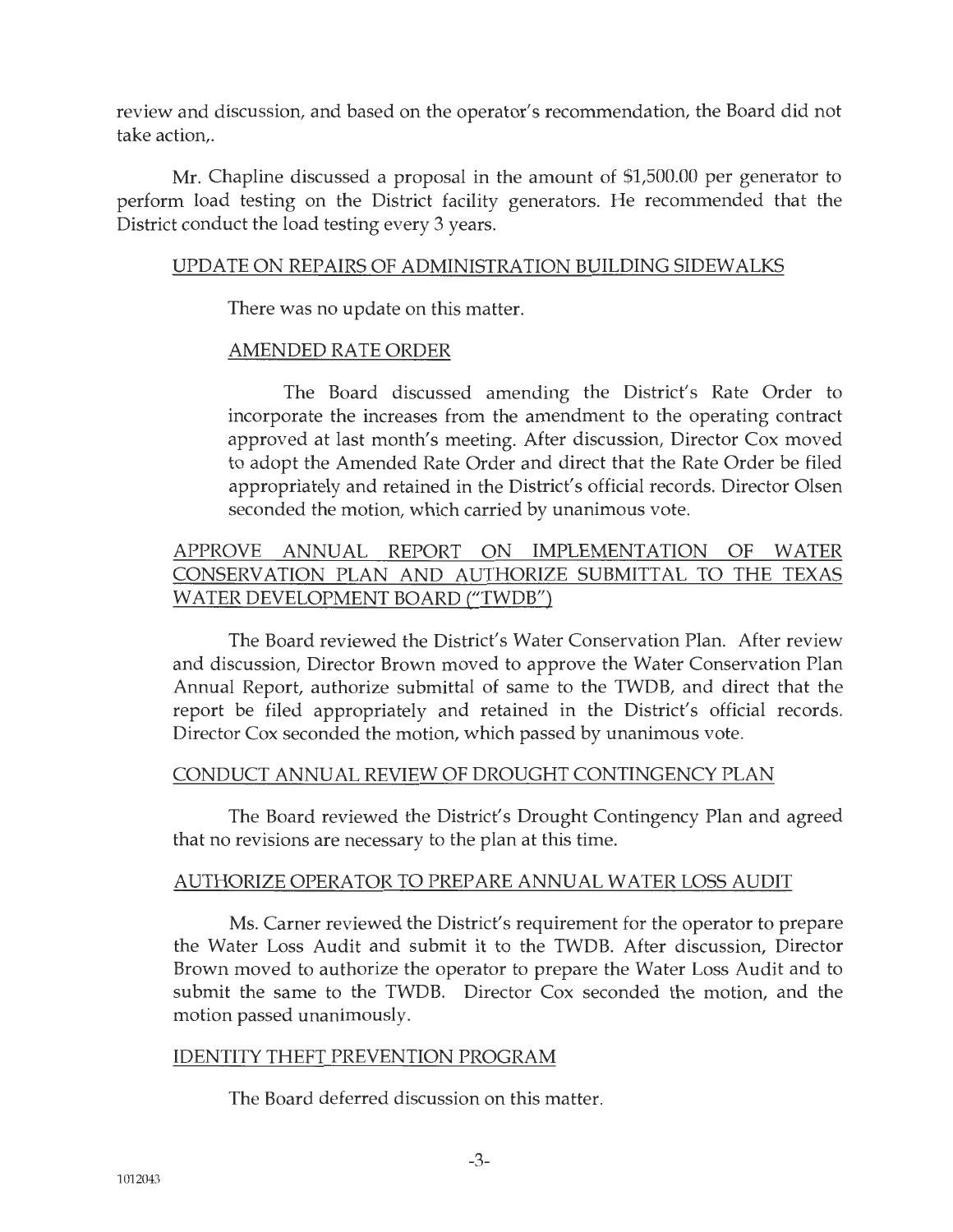# REVIEW CRITICAL LOAD SPREADSHEET FOR DISTRICT'S FACILITIES AND AUTHORIZE ANNUAL FILING

The Board reviewed the District's Critical Load Spreadsheet. Ms. Carner noted that the District's bookkeeper, engineer, and operator have reviewed and approved the Critical Load Spreadsheet. After review and discussion, Director Brown moved to authorize the annual filing of the Critical Load Spreadsheet and direct that the Critical Load Spreadsheet be filed appropriately and retained in the District's official records. Director Cox seconded the motion, which passed by unanimous vote.

After discussion, Director Brown moved to (1) approve the operator's report; (2) write off one account, totaling \$59.00 deemed uncollectible and forward the account to collections; and (3) approve the proposal for load testing in the amount of \$1,500.00 per generator for the generators at the District's facilities, to be conducted once every 3 years. Director Cox seconded the motion, which passed by unanimous vote.

### TERMINATION OF SERVICE

The Board conducted a hearing regarding termination of water and sewer services. Mr. Chapline presented to the Board a list of delinquent customers. Ms. Johnson informed the Board that all of the residents on the termination list were delinquent in payment of utility bills and were given written notification prior to the meeting of the opportunity to appear before the Board of Directors to explain, contest, or correct their utility service bills and show reason why utility services should not be terminated for reasons of nonpayment. Ms. Johnson stated that customers McClatchy, Langeveldt, and McCaffrey requested an extension for payment of their delinquent accounts.

Following review and discussion, Director Brown moved to authorize that because none of the residents on the list were present at the meeting nor had presented any written statement on the matter, the utility service for the customers on the list should be terminated on April 2, 2022, if their utility bills are not paid in accordance with the District's Rate Order, except for customers McClatchy, Langeveldt, and McCaffrey and direct that the delinquent customer list be filed appropriately and retained in the District's official records. Director Cox seconded the motion, which passed by unanimous vote.

# REVIEW EMERGENCY PREPAREDNESS PLAN AND AUTHORIZE FILING OF UPDATES, IF NECESSARY

The Board discussed necessary updates to the District's emergency preparedness plan.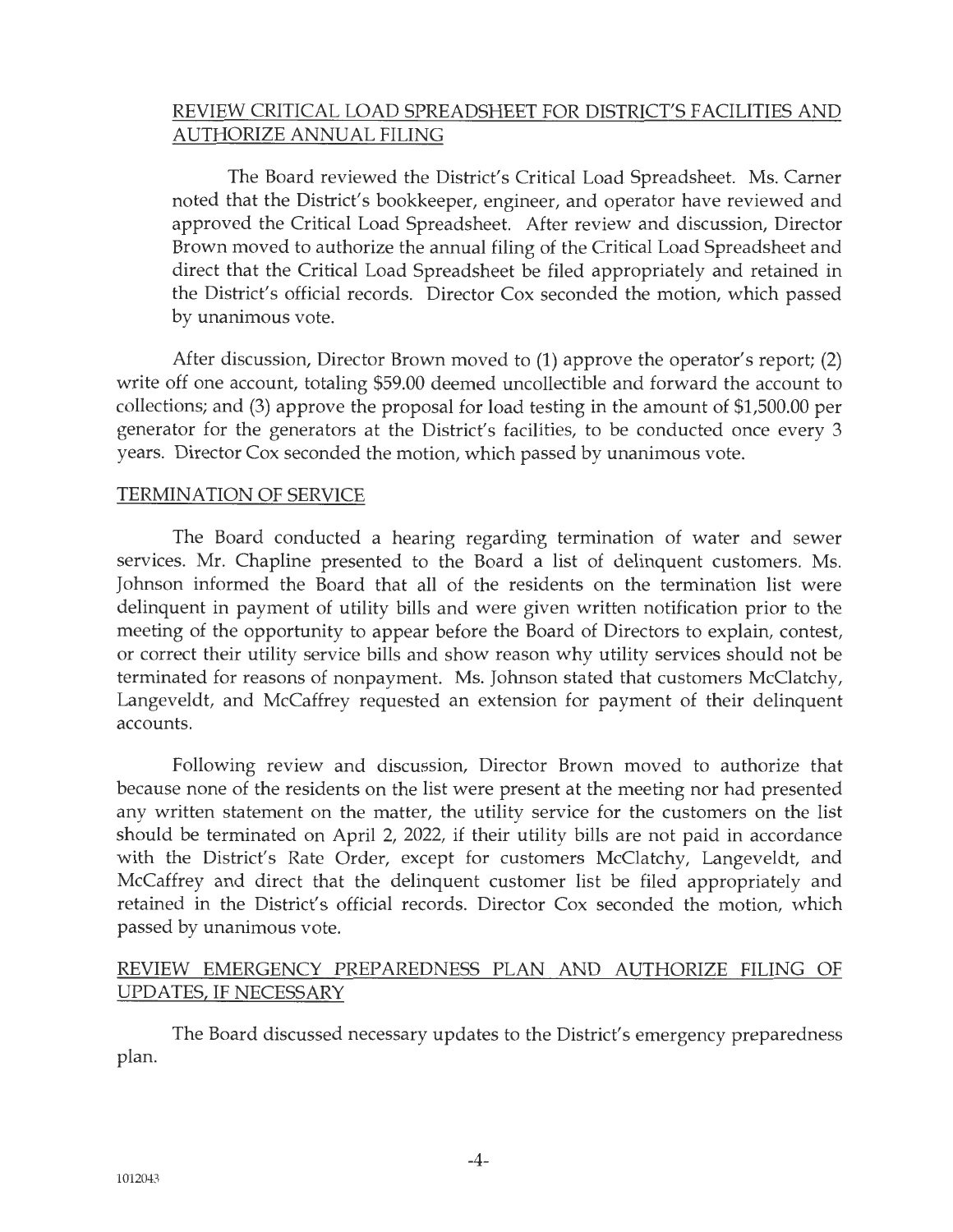#### ENGINEER'S REPORT

Ms. Hallaway presented the engineer's report, a copy of which is attached.

### CAPITAL IMPROVEMENT PLAN ("CIP")

Ms. Hallaway stated BGE is currently preparing an updated CIP for District facilities.

## MEMORIAL PARKWAY, SECTIONS 1 AND 2, SANITARY SEWER LINE REHABILITATION

Ms. Hallaway stated that Texas Pride Utilities is the contractor for this project. She stated the total amount of the project is \$705,664.10. Ms. Hallaway stated the project is substantially complete.

#### PARK YORK FORCE MAIN REPLACEMENT

Ms. Hallaway stated this project is on hold while the potential flow rerouting study is being conducted.

# HARRIS COUNTY STORM SEWER AND DRAINAGE FACILITY IMPROVEMENTS, INCLUDING ADDITIONAL DETENTION/MITIGATION, AND JOINT PARTICIPATION INTERLOCAL AGREEMENT AND DISCUSS HARRIS COUNTY PUBLIC MEETING

Ms. Hallaway stated that BGE currently is under contract with Harris County for the design of the drainage improvements for Memorial Parkway and Cimarron Sections 2, 3, 4 and 5.

Ms. Hallaway stated that Harris County has redefined the Memorial Parkway project. She stated the project will include additional detention/ mitigation volume. She stated the Harris County is going to prepare the Interlocal Agreement for this project.

Discussion ensued regarding the recent public meeting regarding the pending Cimarron subdivision drainage improvements.

### WATER PLANT NOS. 1, 2 AND 4 GROUND STORAGE TANK ALTERNATE FILL LINE INSTALLATION

Ms. Hallaway stated the contractor for the water plant nos. 1, 2 and 4 ground storage tank fill line installation is Blastco Texas, Inc.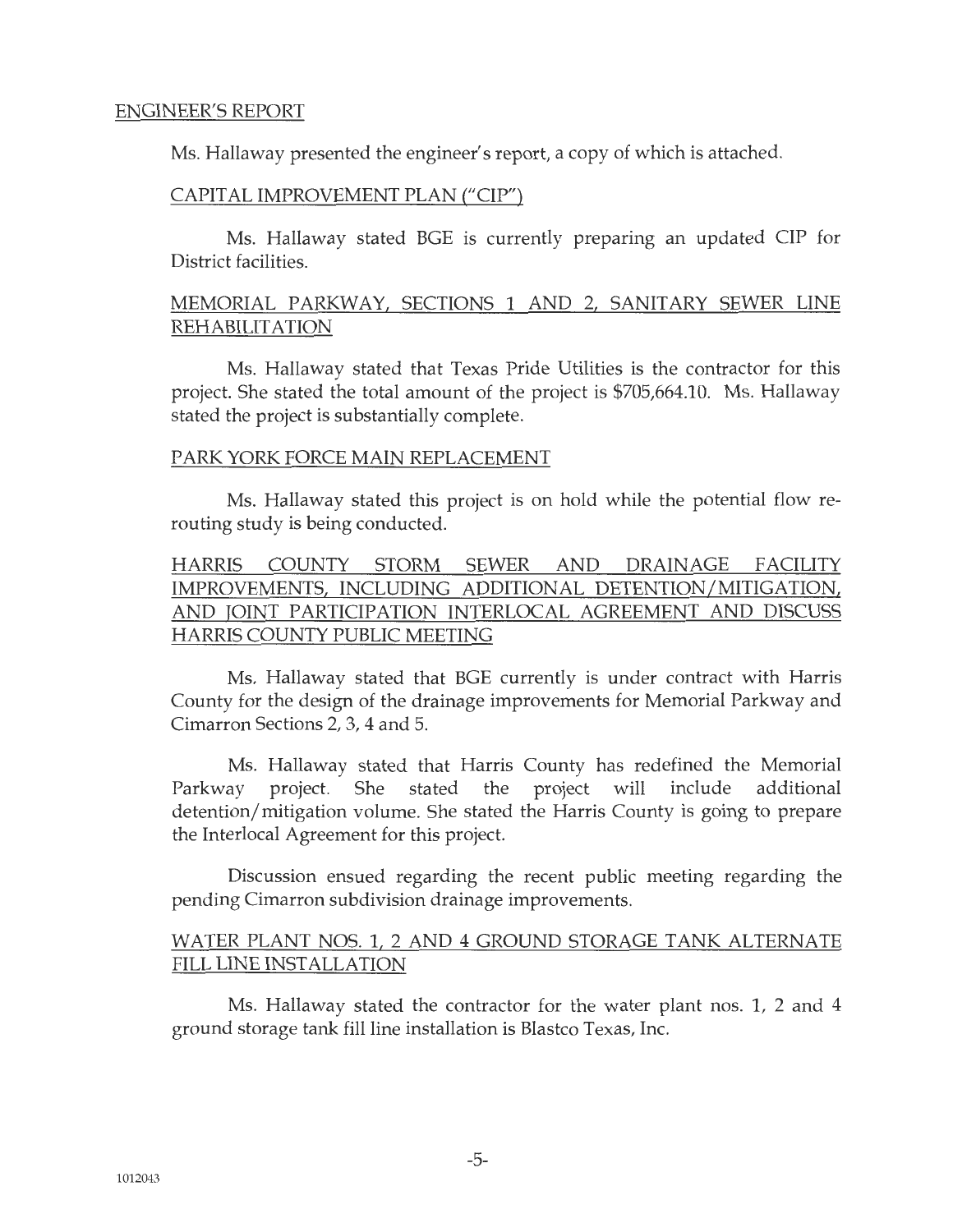## DISINFECTION SYSTEM UPGRADES AT WATER PLANT NOS. 1, 2, 3 AND 4

Ms. Hallaway stated that W. W. Payton Inc. is the contractor for this project. She presented Pay Estimate No. 1 in the amount of \$252,225.00. Discussion ensued regarding the use of surplus funds for this project.

#### GISPROGRAM

Ms. Hallaway stated BGE has completed the GIS program to monitor and maintain the status and location of District facilities, including the District's valves.

#### WATER PLANT NO. 2 GENERATOR REPLACEMENT

Ms. Hallaway stated BGE has submitted plans and specifications for the water plant no. 2 generator replacement project to Harris County, and plans have been approved. She requested authorization to advertise for bids in April. Discussion ensued regarding the use of surplus funds for this project.

#### POTENTIAL SANITARY SEWER FLOW REROUTING

Ms. Hallaway stated that BGE has begun work on the plans and recommendations will be presented at the next Board meeting. Discussion ensued regarding alternate locations for an additional lift station and alternatives to flow re-routing.

#### UPDATE ON BOND APPLICATION NO. 9

Ms. Hallaway stated BGE is currently preparing bond application no. 9 and will be able to complete preparation once the Memorial Parkway drainage improvements Interlocal Agreement is finalized.

## UPDATE ON EAGLE SCOUT STORM SEWER INLET STICKER REPLACEMENT PROJECT

Ms. Hallaway stated that Boy Scout Troop No. 925 requested to replace storm sewer inlet stickers within the District as part of an Eagle Scout Project. She stated the storm sewer sticker inlet project is complete and an inspection by BGE is pending.

#### CINCO REGIONAL PHASE 4 TRUNKLINE REHABILITATION

Ms. Hallaway requested approval of Change Order No. 2 in the amount of \$148,550.00 as an increase to the contract with T. Gray Utility & Rehab Co., to address the sunken manhole that has caused a sag in the trunkline. Discussion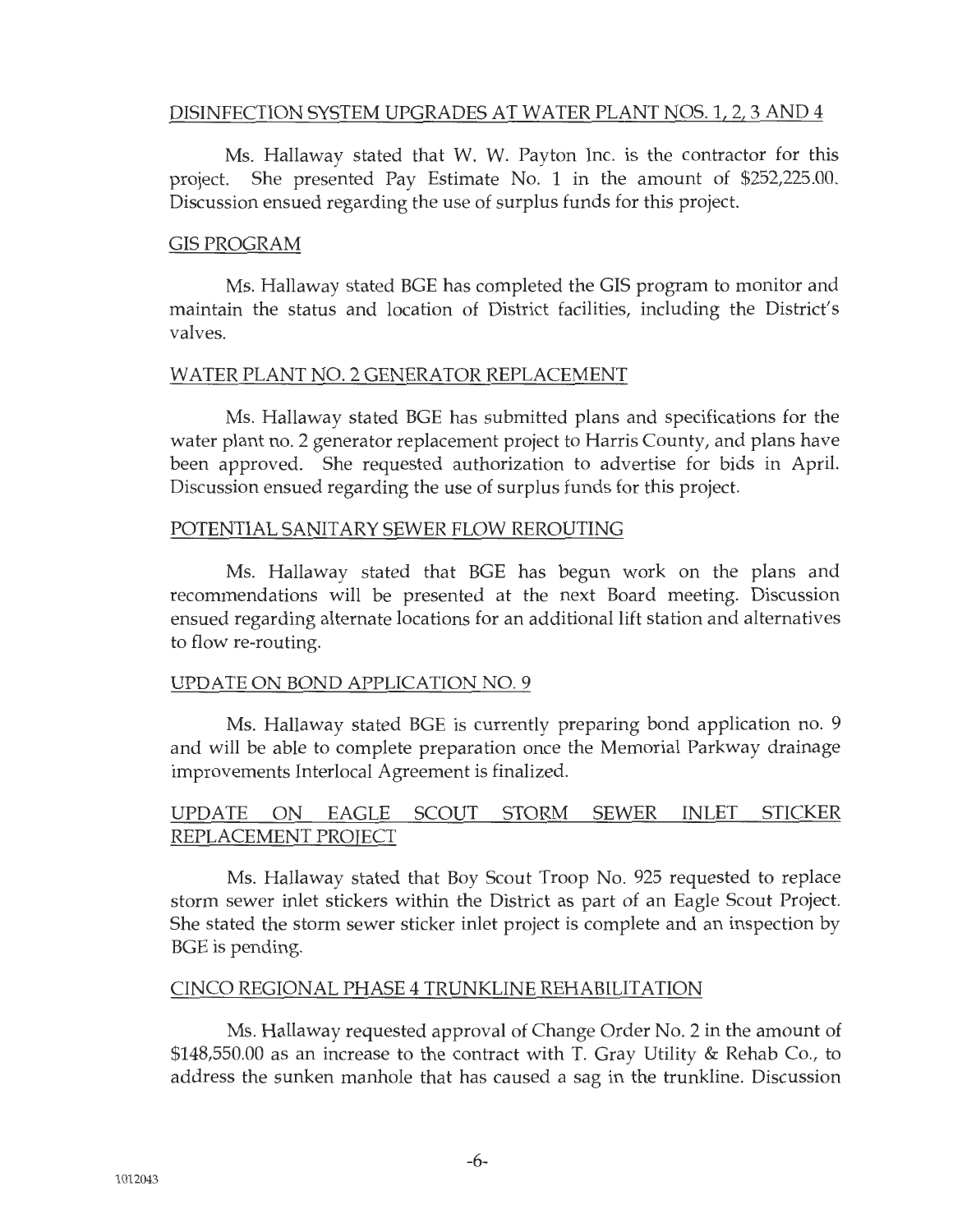ensued. The Board determined that Change Order No, 2 is beneficial to the District.

Following review and discussion, and based on the engineer's recommendation, Director Brown moved to (1) approve the engineer's report; (2) approve Pay Estimate No. 1 in the amount of \$252,225.00, payable to W.W. Payton; (3) approve Change Order No. 2 in the amount of \$148,550.00 based upon the Board's finding that the Change Order is beneficial to the District, and subject to final approval of the Cinco Regional Sewage Treatment Plant Operating Committee; and (4) authorize ABHR to send a Notice letter to the TCEQ regarding the use of surplus funds for the disinfection system upgrades and generator replacement projects. Director Olsen seconded the motion, which passed by unanimous vote.

## WEST MEMORIAL MUNICIPAL UTILITY DISTRICT ("WEST MEMORIAL") SEWAGE TREATMENT PLANT MEETING AND PROPOSED PLANT IMPROVEMENTS

Director Cox updated the Board on the West Memorial Plant site and reported on the West Memorial Sewage Treatment Plant meeting.

### OPERATION, REPAIR, AND MAINTENANCE OF ADMINISTRATIVE OFFICE AND DISTRICT WEBSITE, COMMUNICATION, AND EMPLOYMENT MATTERS

Ms. Johnson stated a quote was received from Custom Cutters in the amount of \$170.00 to install one crepe myrtle tree at the District administration building.

Ms. Johnson stated the fire panel is not receiving the correct voltage. She noted that Sonitrol, Stanley, Johnson Controls and Comcast have not been able to rectify the problem. Discussion ensued.

The Board discussed updates to the District's website. Ms. Carner stated she would communicate the changes to the website vender.

#### DISCUSS DISTRICT ADMINISTRATION BUILDING RENTAL POLICIES

The Board discussed the administration building rental policies. After discussion, Director Olsen moved to rescind the Supplemental Rental Policies and Procedures during the Covid-19 Pandemic, which were adopted on October 29, 2021. Director Cox seconded the motion, which carried by unanimous vote.

The Board discussed cleaning fees for meetings at the administration building. After discussion, the Board took no action.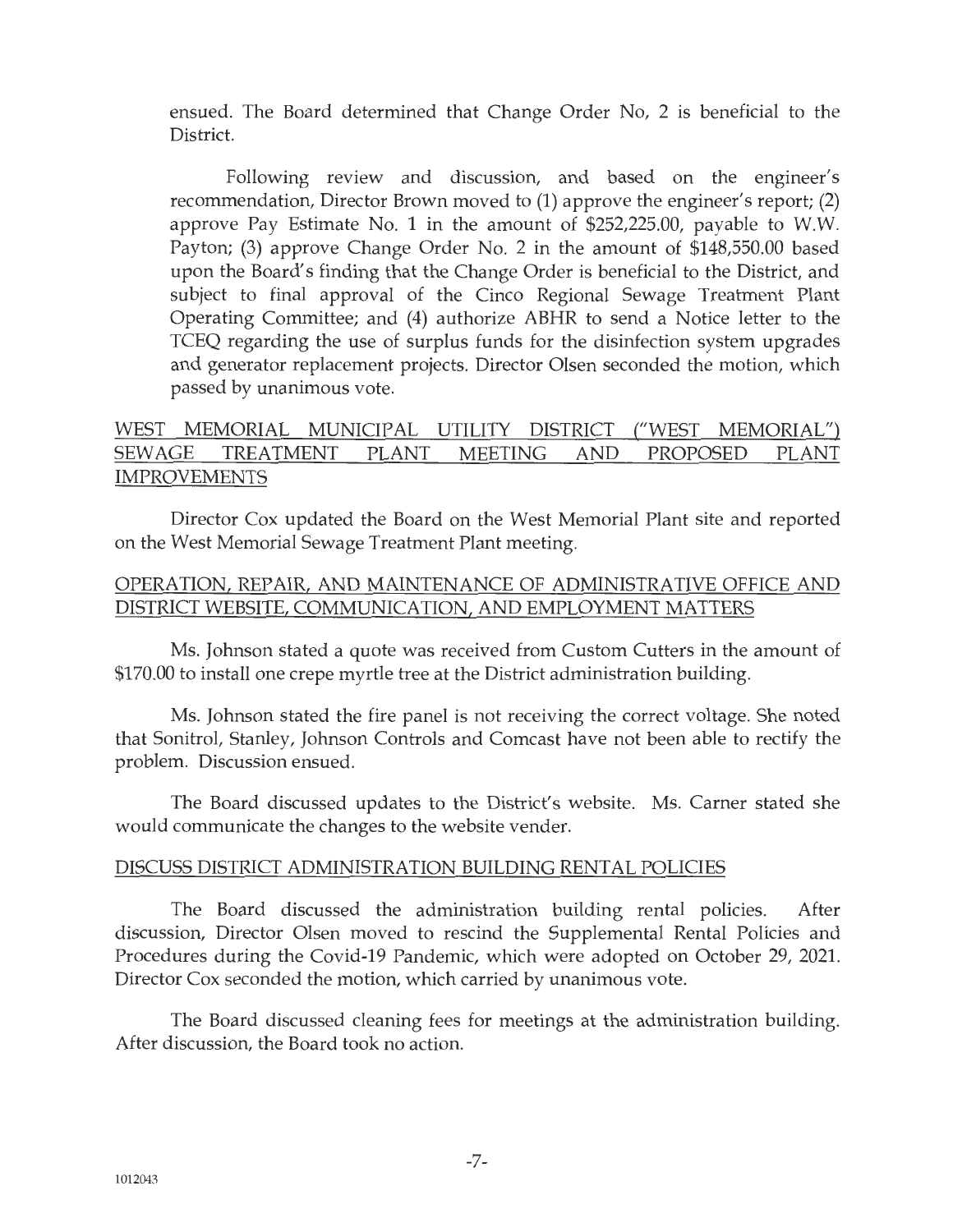### APPROVE QUARTERLY DISTRICT NEWSLETTER

The Board discussed the draft second quarter newsletter. After discussion, the Board concurred to approve the District newsletter, subject to final review.

### WEST HARRIS COUNTY REGIONAL WATER AUTHORITY ("WHCRWA")

The Board discussed a request from a WHCRWA director for the District to include an insert from the WHCRWA in the next utility bills. Following review and discussion, the Board concurred to decline the request because the WHCRW A information already is included in the District's newsletter.

#### AUTHORIZE RENEWAL OF DISTRICT'S INSURANCE POLICIES

There was no discussion on this matter.

### 2022 DIRECTORS ELECTION

# ACCEPT CERTIFICATE DECLARING UNOPPOSED STATUS OF CANDIDATES FOR ELECTION TO THE BOARD OF DIRECTORS

Ms. Carner presented a Certificate Declaring Unopposed Status of Candidates for Election to the Board of Directors executed by the Board Secretary stating that the District received three candidate applications for the three director positions for the May 7, 2022, Directors Election. Following review and discussion, Director Cox moved to accept the Certificate Declaring Unopposed Status of Candidates for Election to the Board of Directors. Director Cathcart seconded the motion, which passed unanimously.

## ADOPT ORDER CANCELLING ELECTION AND DECLARING UNOPPOSED CANDIDATES ELECTED TO OFFICE

Ms. Carner presented an Order Cancelling Election and Declaring Unopposed Candidates Elected to Office stating that the May 7, 2022, Directors Election is cancelled and that the unopposed candidates Patrick Cathcart, Donna Brown and Bruce Cox are declared elected to office to serve from the May 7, 2022, election until the May 2, 2026, Directors Election. Following review and discussion, Director Cox moved to adopt the Order Cancelling Election and Declaring Unopposed Candidates Elected to Office. The motion was seconded by Director Cathcart and passed unanimously.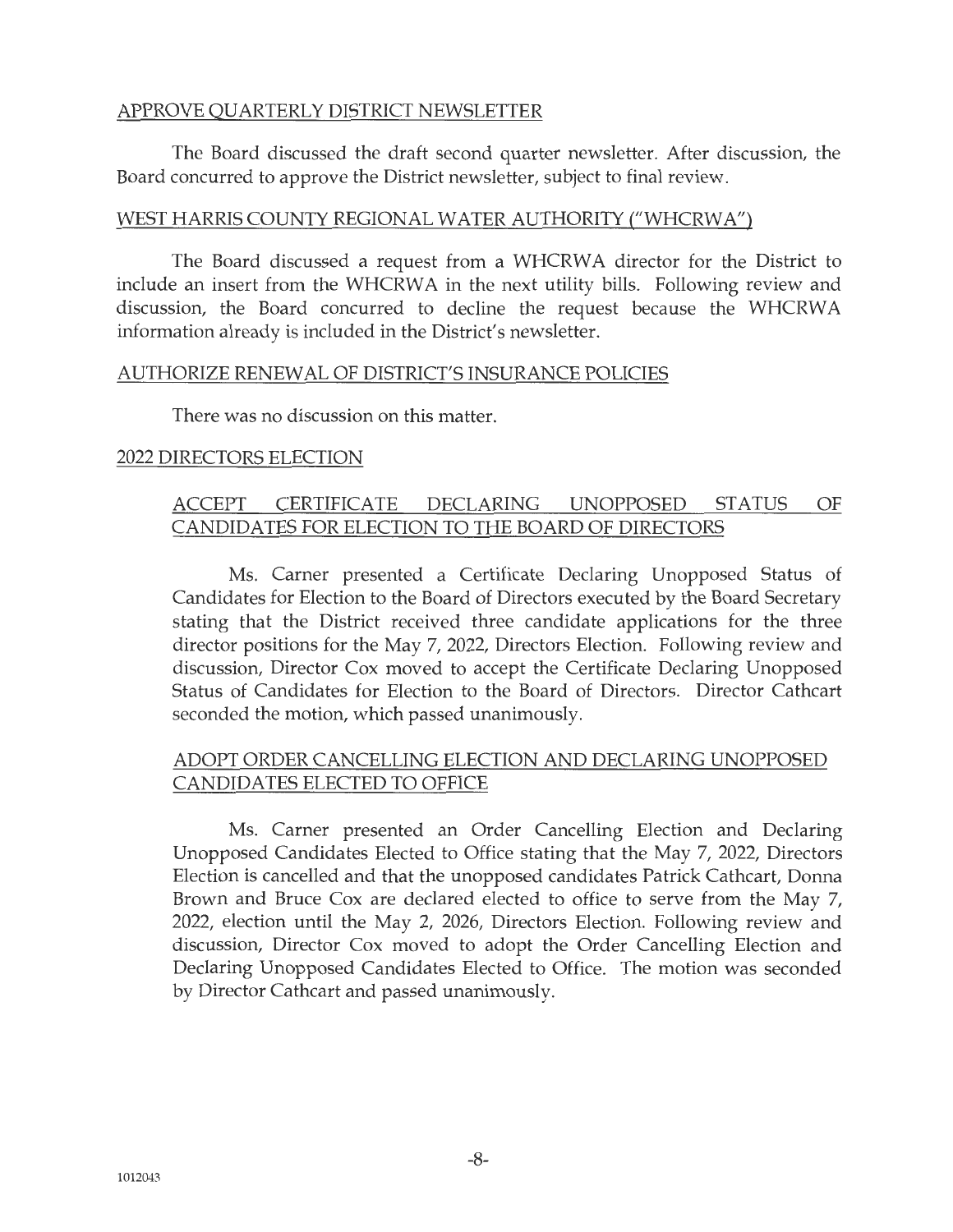## AUTHORIZE CANCELLATION OF COUNTY CONTRACT FOR ELECTION SERVICES

Ms. Carner discussed the cancellation of the contract with Harris County (the "County") for election services. Following review and discussion, Director Cox moved to authorize cancellation of the County contract for election services. Director Cathcart seconded the motion, which passed unanimously.

There being no further business to come before the Board, the Board concurred to adjourn the meeting.

**Board of Directors** Secretary,

(SEAL)